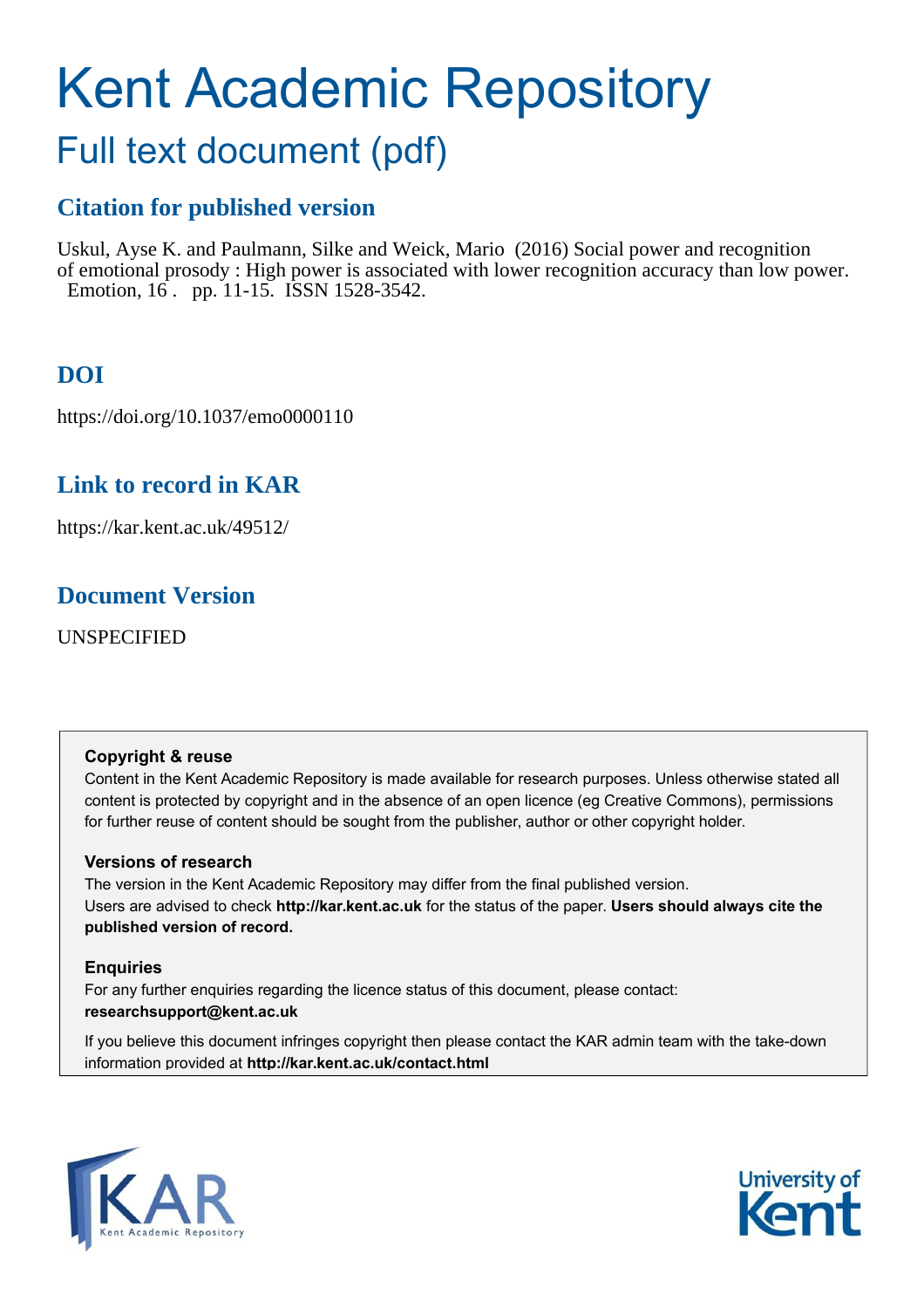Running Title: Social Power and Recognition of Emotional Prosody

Social Power and Recognition of Emotional Prosody:

High Power is Associated with Lower Recognition Accuracy than Low Power

Ayse K. Uskul\*

University of Kent

United Kingdom

Silke Paulmann

University of Essex

United Kingdom

Mario Weick

University of Kent

United Kingdom

\* Corresponding author

University of Kent School of Psychology Keynes College Canterbury, CT2 7NS United Kingdom Phone: +44 (0)1277 824071 Fax: +44 (0)1277 827030 Email: a.k.uskul@kent.ac.uk

Note: The first two authors share first authorship.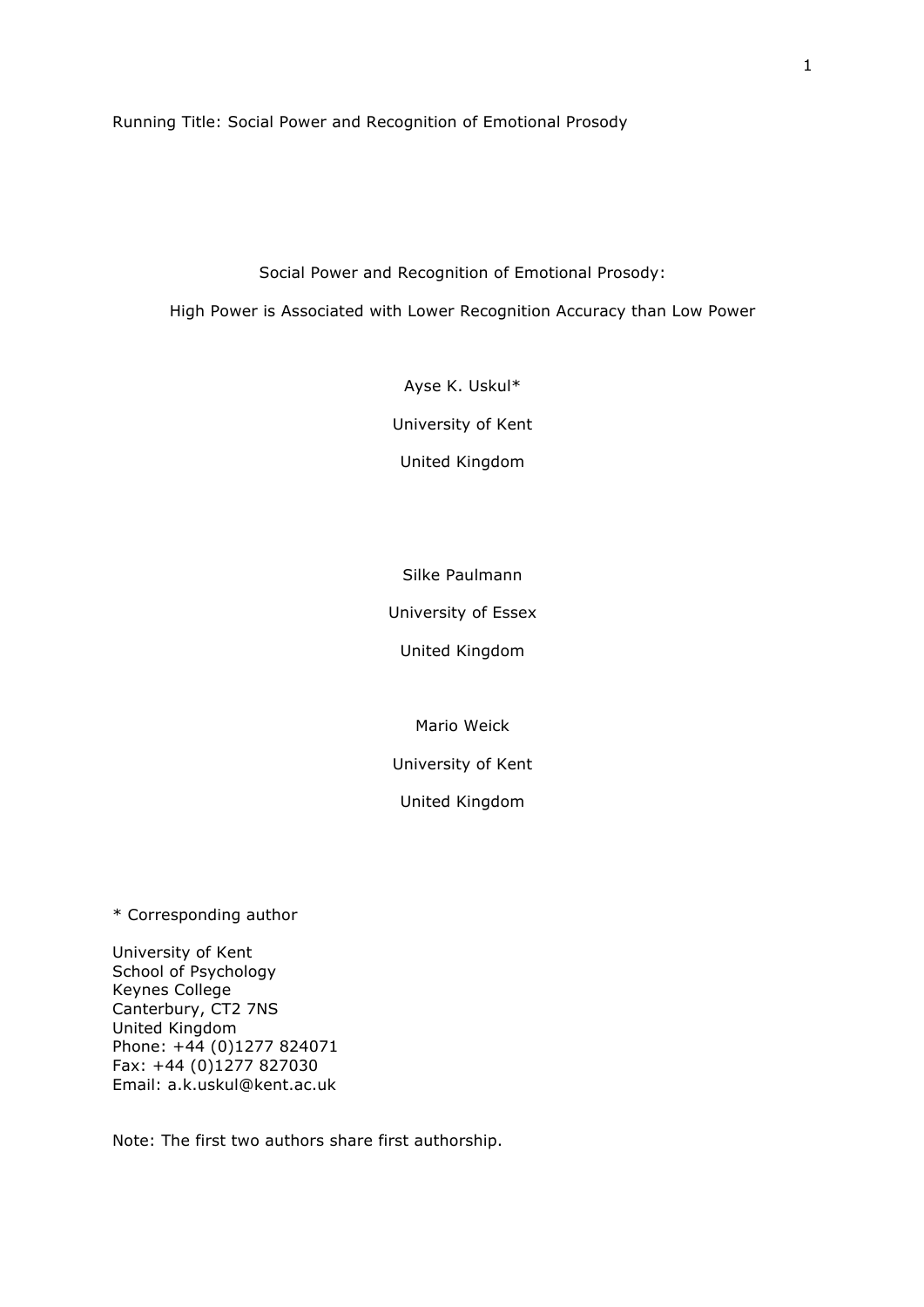#### **Abstract**

Listeners have to pay close attention to a speaker's tone of voice (prosody) during daily conversations. This is particularly important when trying to infer the emotional state of the speaker. While a growing body of research has explored how emotions are processed from speech in general, little is known about how psycho-social factors such as social power can shape the perception of vocal emotional attributes. Thus, the present studies explored how social power affects emotional prosody recognition. In a correlational (Study 1) and an experimental study (Study 2), we show that high power is associated with lower accuracy in emotional prosody recognition than low power. These results, for the first time, suggest that individuals experiencing high or low power perceive emotional language differently.

Word count: 123

Keywords: emotional prosody recognition, social power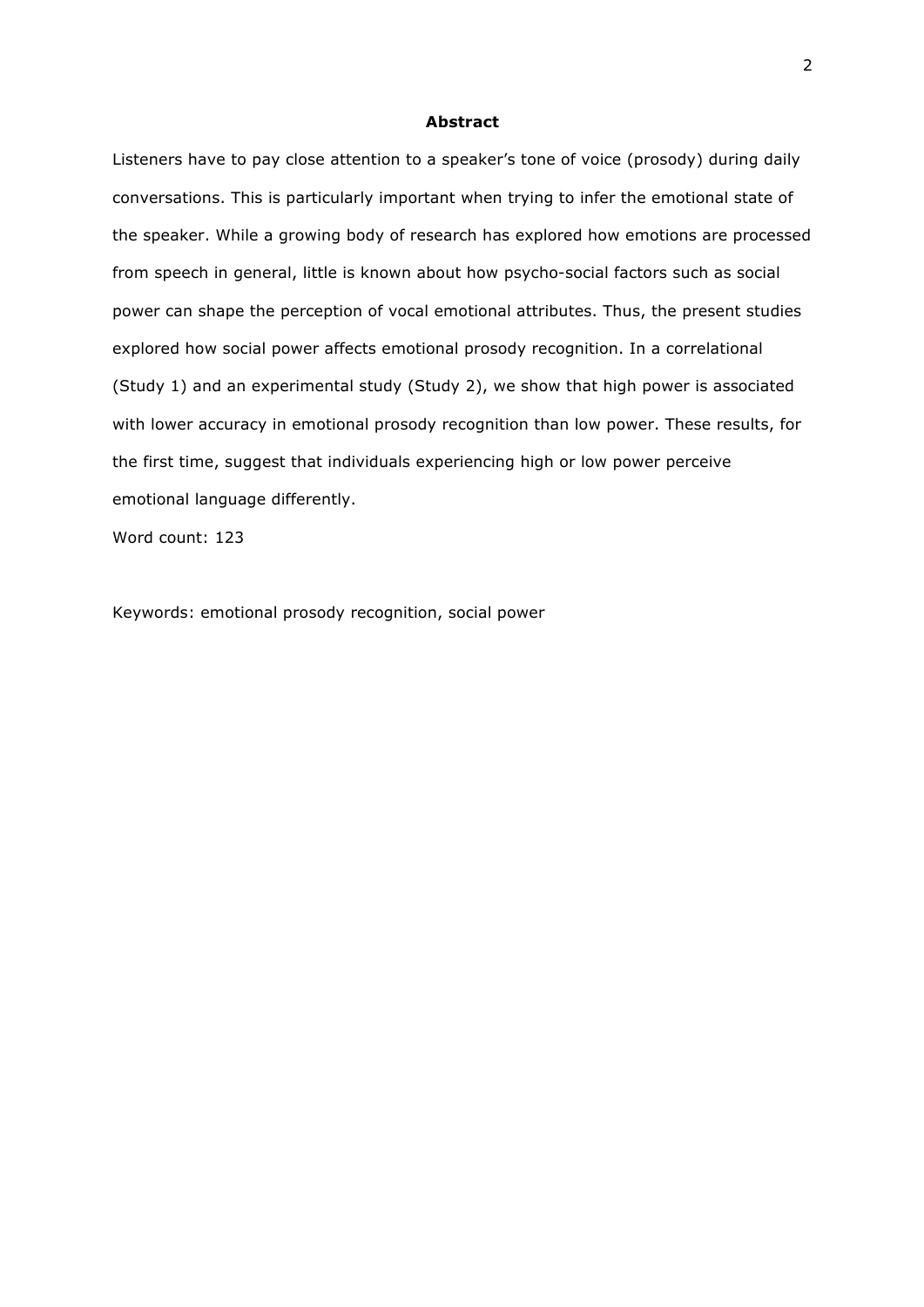Accurate perception of others' emotional states forms the basis of successful and healthy interpersonal relationships (Levenson & Ruef, 1992). To accurately infer how others feel, individuals typically rely on the integration of emotional cues gathered from different sources such as semantics, face, posture, gestures, and voice. Sometimes, however, emotional inferences are made using a limited set of cues, such as when a listener relies on emotional prosody recognition when talking on the phone to decode the other person's emotional state.

Emotional prosody is characterized by psychoacoustic parameters such as pitch, loudness, voice quality, and tempo. Research on emotional prosody has typically studied how well (e.g., accurate, fast) listeners recognize basic emotions from semantically meaningful sentences (e.g., Paulmann, Pell, & Kotz, 2008) or so-called pseudosentences (i.e., sentences that convey no semantic meaning) (e.g., Scherer, Banse, & Wallbott, 2001). A growing body of research has confirmed that listeners are generally much better than predicted by chance at deciphering how speakers feel, though some emotions (e.g., anger) are often better recognized than others (e.g., disgust, happiness). Interestingly, few investigations have attended to social psychological factors that could potentially influence emotional speech recognition. Exceptions to this come from research on the moderating role of cultural background (e.g., Paulmann & Uskul, 2014; Pell, Monetta, Paulmann & Kotz, 2009; Scherer et al., 2001), sex (e.g., Schirmer, Kotz, & Friederici, 2002) and age (e.g. Paulmann et al., 2008; Kiss & Ennis, 2001) in emotional prosody processing. In the current research, we examine for the first time social power – the capacity to control one's own and others' resources and outcomes (e.g., Keltner, Gruenfeld, & Anderson, 2003) - as a factor that may impact the recognition of emotional prosody.

Whilst there is no research to date designed to investigate the role of power in emotional prosody perception; past studies have demonstrated that power shapes identification of emotions from other emotional cues (e.g. facial expressions). This research has yielded evidence for both high *and* low power increasing emotion recognition accuracy. In particular, it has been shown that participants primed with high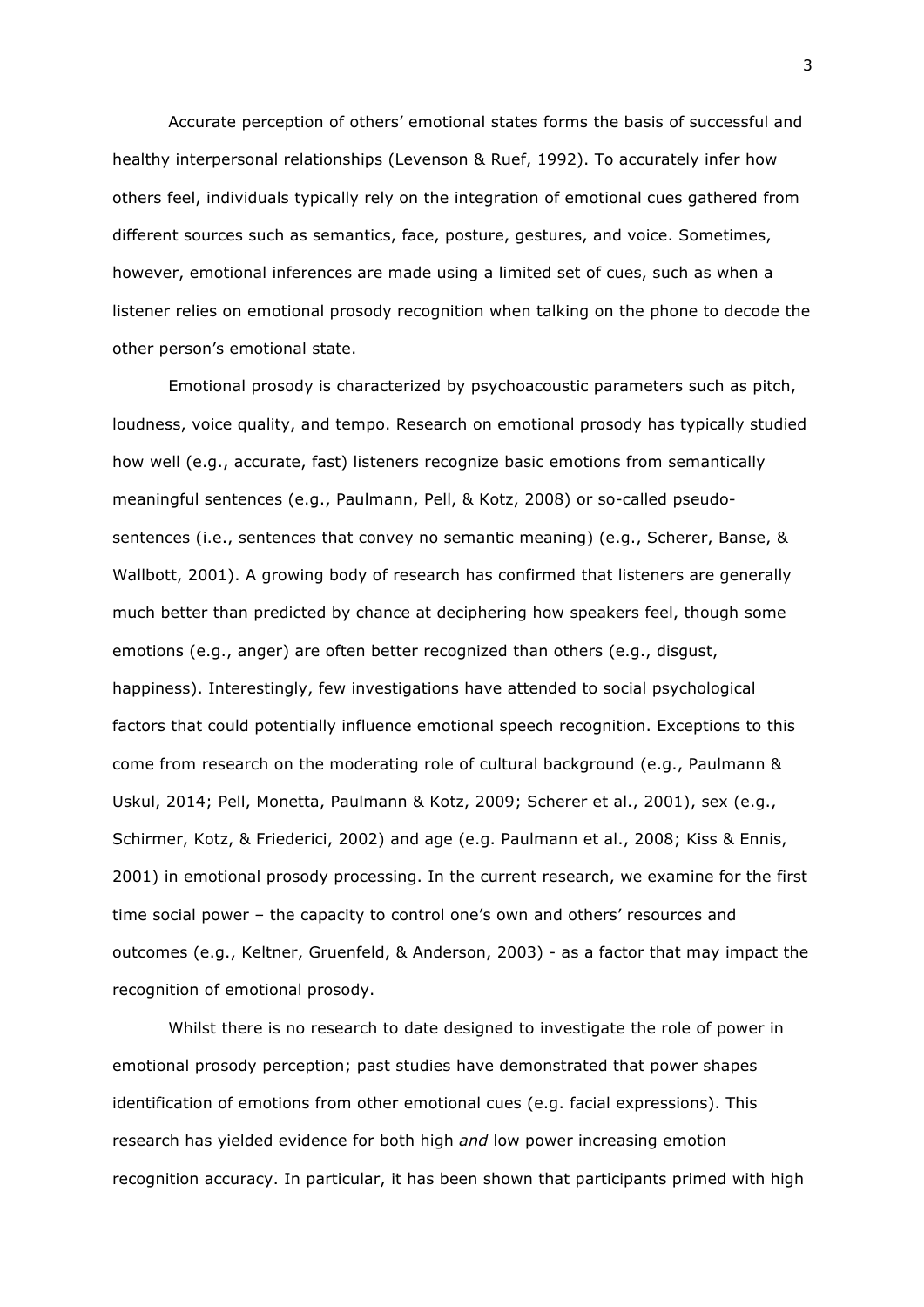power were less accurate than unprimed (control) participants (Galinsky, Magee, Ines, & Gruenfeld, 2006, Study 3) and those who were primed with low power in recognizing emotions communicated in static faces (Shirako, Blader, & Chen, 2013 [as cited in Magee & Smith, 2013]). Similarly, men assigned to a high power position in a mixed-sex dyad were less accurate in judging emotions of their subordinates (inferred from their partner-estimates) based on different cues than were men assigned to a low power position (Gonzaga, Keltner & Ward, 2008). Using transcranial magnetic stimulation, Hogeveen, Inzlicht, and Obhi (2014) showed that participants primed with high power before observing another person's actions exhibited lower levels of motor resonance than did participants primed with low power. This neural processing difference between the high vs. low primed groups was suggested to explain lower interpersonal sensitivity shown among high power individuals compared to their low power counterparts.

Other research has provided evidence in the opposite direction. For example, power and status correlate positively with non-verbal decoding accuracy (see Hall, Halberstadt, & O'Brian's, 1997 meta-analysis), superiors outperform subordinates in a nonverbal cue-decoding task (Rosenthal, Hall, DiMatteo, Rogers, & Archer, 1979; Hall & Haberstadt, 1994), personality characteristics indicative of low-power are associated with poorer facial emotion recognition (Toner & Gates, 1985), and high power increases empathic accuracy (Schmid Mast, Jonas, & Hall, 2009). Thus, findings in this literature are equivocal and further research on the role of social power in emotional processing is warranted.

We examined the role of power in inferring emotional states through prosody by measuring individuals' generalized sense of power (Study 1) and inducing feelings of low vs. high power (Study 2) before an emotion recognition task. Across both studies, we investigated the role of power in emotional prosody recognition across six different emotions and neutral tone of voice. Participants in both studies were native English speakers, born and raised in the UK.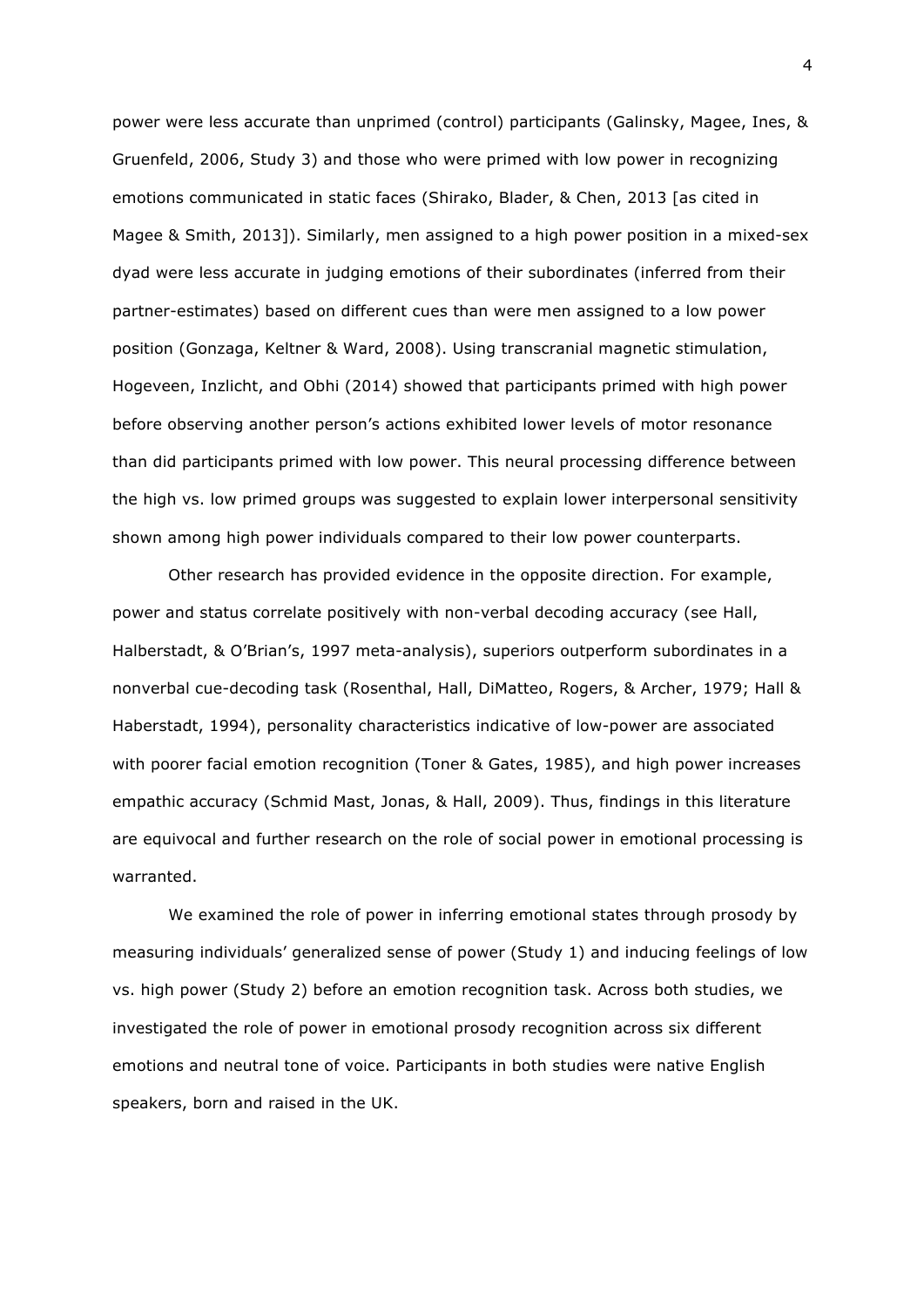#### **STUDY 1**

We designed the first study to examine the association between individual differences in sense of power and level of accuracy in recognizing emotional prosody from the voice.

#### **Method**

**Participants and procedure.** Ninety-nine undergraduate students (63 women, *M*<sub>age</sub> = 19.94) first completed the Sense of Power Scale (Anderson, John & Keltner, 2012, e.g., I can get people to listen to what I say, 1: *disagree strongly* to 7: *agree strongly*) ( $\alpha = 0.82$ ,  $M = 4.49$ ,  $SD = .90$ ). Next, in individual cubicles and using headphones, they listened to 28 pseudo-sentences (e.g., Flotch deraded the downdary snat) expressed in 6 different emotions (anger, disgust, fear, happiness, surprise, and sadness) or in a neutral tone of voice and were asked to identify the emotion conveyed in each sentence by clicking on one of seven response options which appeared on screen after the sentence ended. Specifically, we first presented a fixation cross (for 250 ms) followed by a pseudo-sentence. Next, a response screen came up and participants were asked to make a decision. Participants started with 5 practice sentences followed by 196 sentences presented pseudo-randomly in seven blocks; each block was followed by a short break. No time limit was imposed and no feedback was given to participants about their performance.

Pseudo-sentences were created by retaining phonological properties of British English. Such sentences are often employed to explore how emotional prosody is processed independent of semantic information using materials closely resembling the participant's language (e.g., Pell et al., 2009). This approach prevents listeners from using lexical-semantic cues to infer the speaker's emotional intention. Sentences used in the current studies were spoken by a native British English-speaking actress and selected from a larger pool of sentences based on an accuracy level exceeding three times chance ( $\sim$ 42%) (see Paulmann & Uskul, 2014, for details of the rating procedure and results). Participants gave their written informed consent before the start of each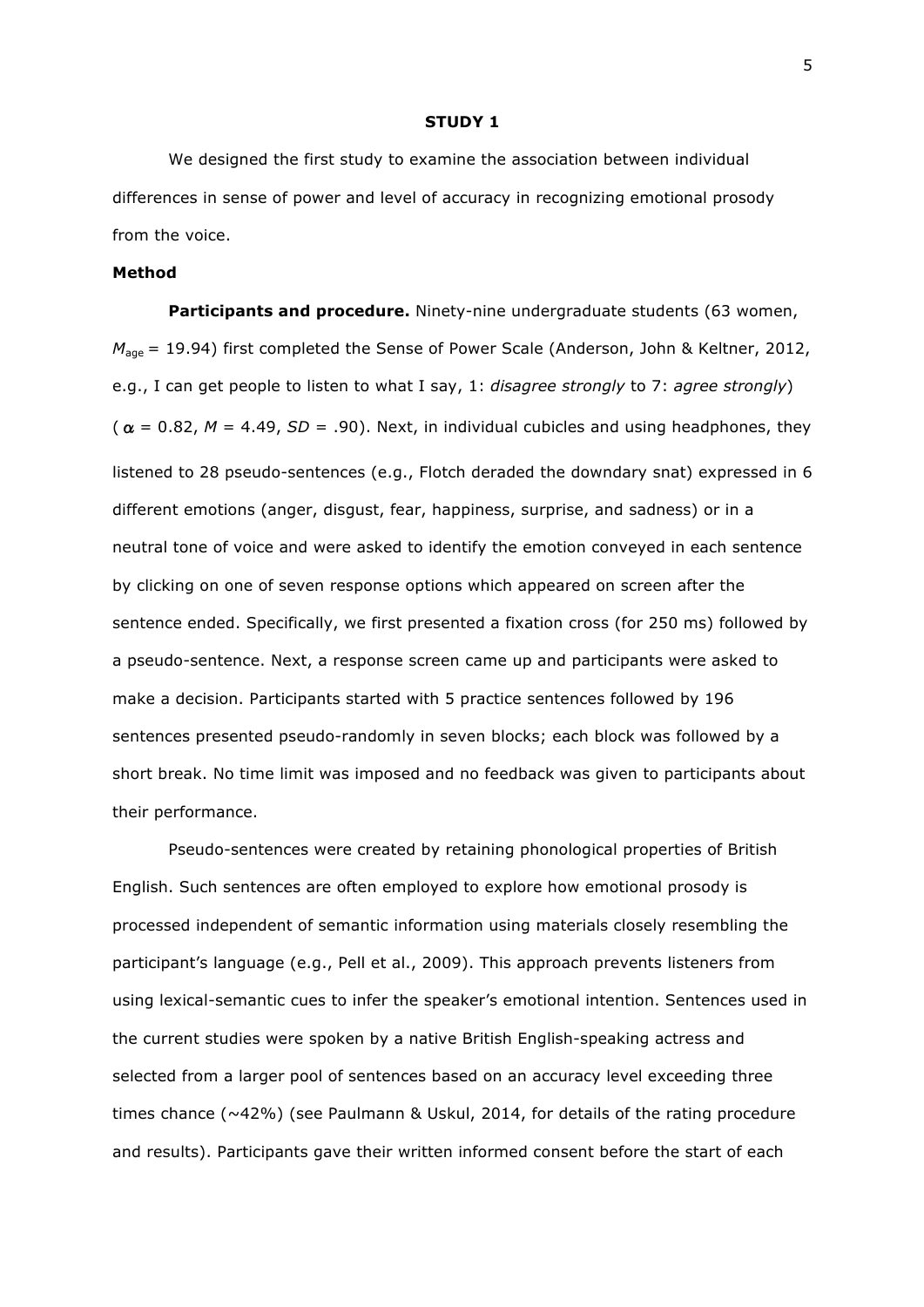study.

#### **Results**

To investigate the relationship between participants' sense of power and emotional prosody accuracy ratings, we conducted a multi-level model analysis, commencing with a basic intercept model, and then adding fixed effects. Type of emotion was treated as a repeated measure, nested within individuals, and modeled using a diagonal covariance matrix and maximum likelihood (ML) estimates. The basic intercept model revealed significant differences between emotions, *F* (7, 164.16) = 1488.70,  $p < .001$ . Anger was recognized with the highest accuracy ( $M = 90.37$ ,  $SD =$ 11.17), followed by neutral tone of voice (*M* = 88.17, *SD* = 13.90), sadness (*M* = 81.60, *SD* = 11.94), disgust (*M* = 77.09, *SD* = 19.24), fear (*M* = 64.94, *SD* = 16.90), surprise (*M* = 62.70, *SD* = 16.34), and happiness (*M* = 48.99, *SD* = 17.81). With the exception of anger, participants made more errors in the recognition of emotional prosody than in the recognition of a neutral tone of voice (all *p*s < .001).

The addition of the grand-mean centered power variable improved the model fit  $(\chi^2 = 4.09, p = .043)$  and explained 6.8% of the between-subjects variance. The residual between-subjects variance was significant (*τ* <sup>2</sup> = 37.23, *SE* = 9.06, *Z* = 4.11, *p* < 001). The fixed effect estimates indicated that a higher sense of power score was associated with lower accuracy (coeff. = -1.87, *SE* = .92, *t*(93.68) = -2.05, *p* = .043). Compared to individuals with a low sense of power (-1*SD*), individuals with a high sense of power (+1*SD*) recognized 4.16% fewer prosodies (see Figure 1). Next, we examined the interaction between power and emotion type, which was not significant, *F* < 1, and accordingly did not improve the model fit  $(\chi^2 = 1.19, p = .276)$ .

We also examined the contributions of gender as a fixed effect, starting with the intercept model. Even though women had somewhat higher accuracy scores than men, the fixed effect of gender (coeff.  $= -2.74$ , SE  $= 1.64$ ) was not significant  $t(93.99) =$ 1.67, *p* = .098). Further analyses indicated that and there were no gender differences in participants' sense of power (*F* < 1), consistent with past research (cf. Anderson, et al.,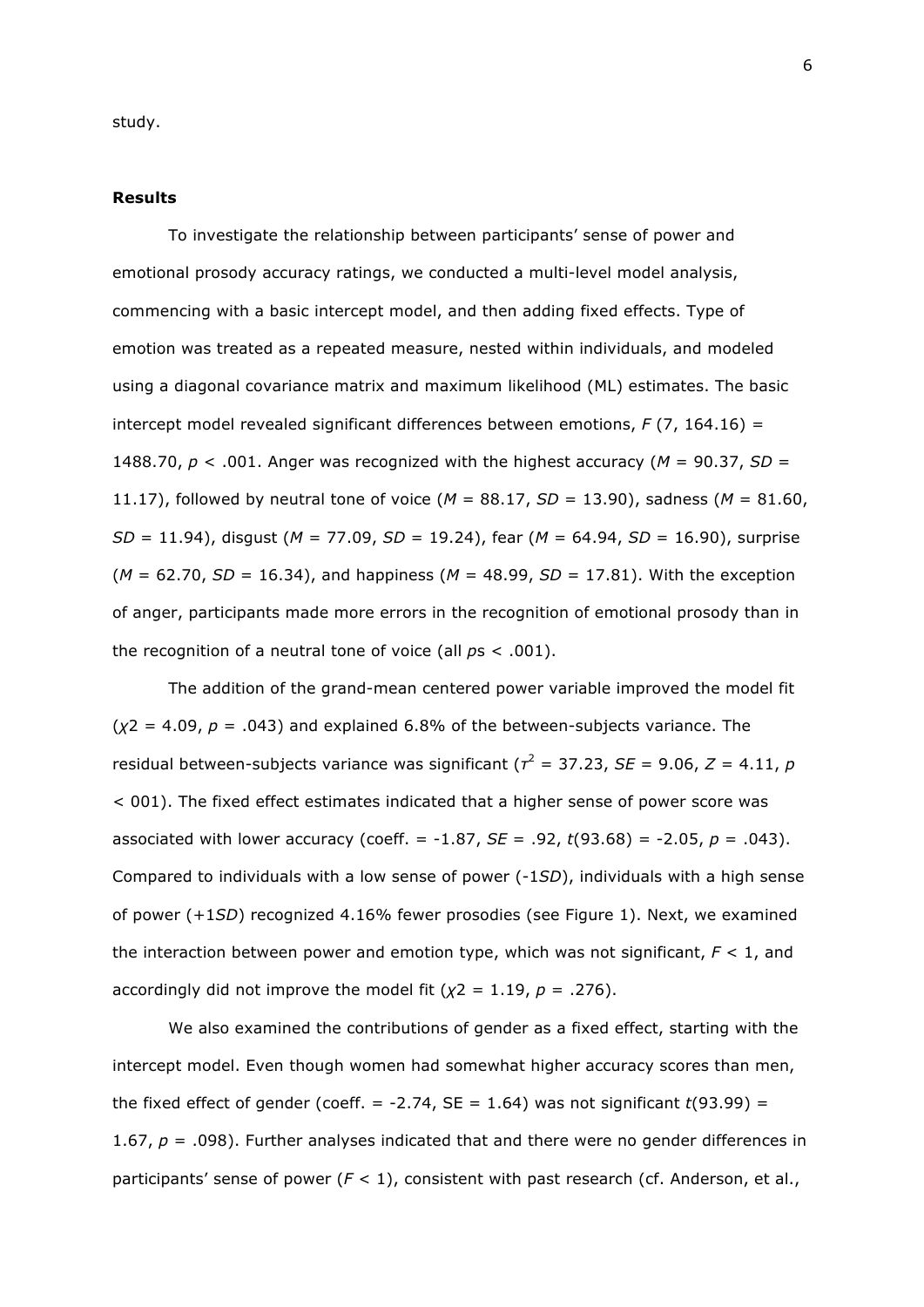2012), and gender did not interact with emotion type or with power, *F*s < 1. Finally, controlling for sense of power did not impact the association between gender and prosody recognition, which remained unchanged (*F*s = 2.46 vs. 2.79). Thus, the effects of gender observed in Study 1 cannot be attributed to differences in participants' sense of power.

Study 1 provides initial evidence that power is associated with reduced performance in emotional prosody recognition. In Study 2, we build on this initial evidence to explore the role of power in emotional prosody recognition using a commonly employed experimental design to induce feelings of low vs. high power.

#### **STUDY 2**

#### **Method**

**Participants and procedure.** One-hundred-and-fifteen undergraduates (57 women,  $M_{\text{age}} = 20.45$ ) were randomly assigned to a low ( $n = 58$ ) or high ( $n = 57$ ) power condition before they completed the emotion recognition task described in Study 1. To prime power, we asked participants to either write about a personal incident in which they had power over another individual or individuals (high power), or a personal incident in which someone had power over them (low power) (Galinsky, Gruenfeld, & Magee, 2003). In this task, power was defined as controlling the ability of another person to get something he/she wanted or being in a position to evaluate someone else. Participants were given five minutes to complete this task. Following the completion of the emotion recognition task, participants responded to a 7-item manipulation check that assessed how they felt during the incident (e.g., in-control, powerful, 1 = *strongly disagree* to 9 = *strongly agree*,  $\alpha$  = 0.92).

#### **Results**

The manipulation check confirmed that participants in the high power condition  $(M = 6.74, SD = 1.35)$  perceived themselves as having significantly more power than those in the low power condition ( $M = 3.06$ ,  $SD = 1.13$ ),  $F(1, 113) = 252.08$ ,  $p < .001$ ,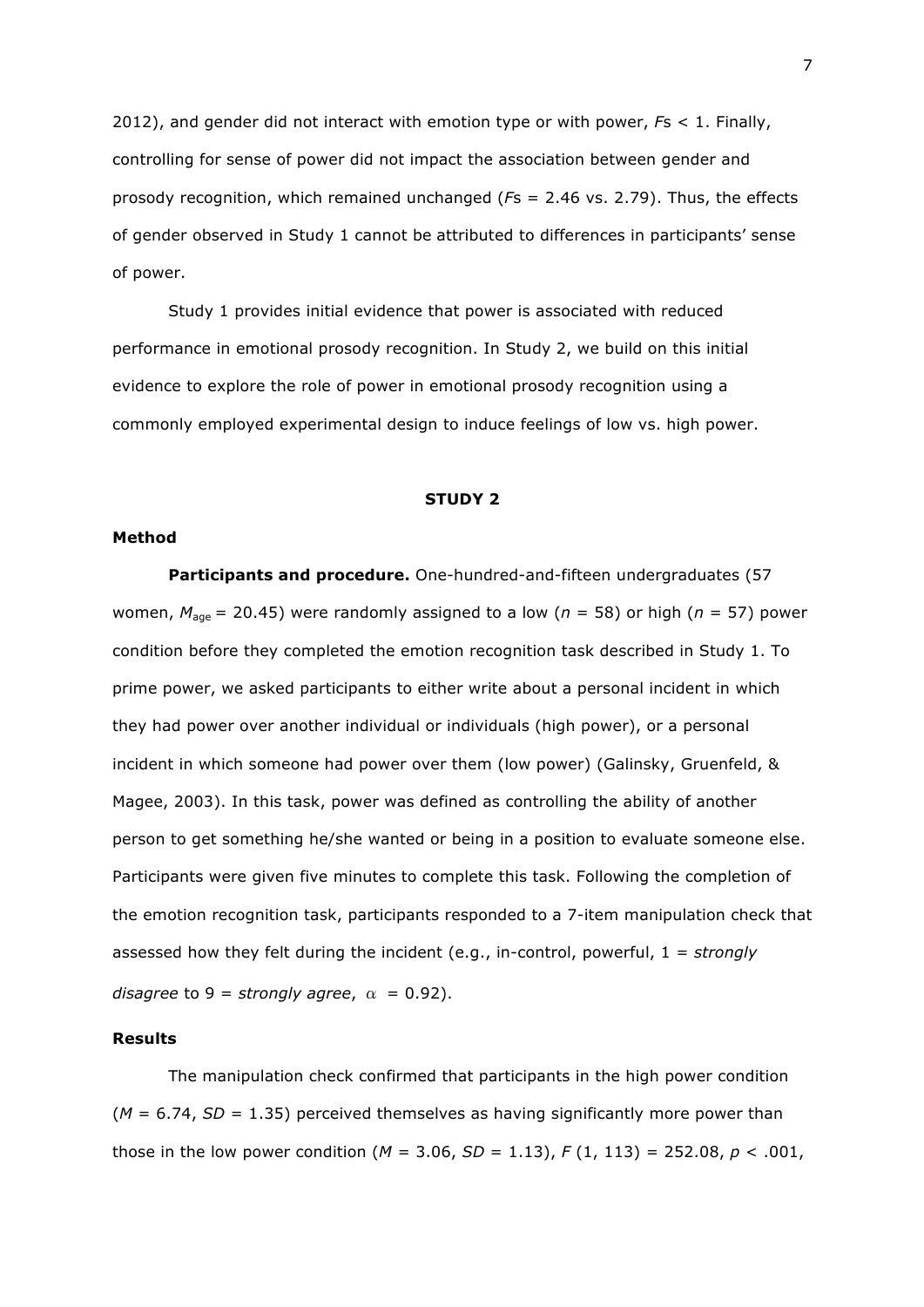*η <sup>2</sup>*= .69.

A mixed model ANOVA with emotional prosody recognition as the dependent variable, type of emotion as a within-subjects factor, and power prime and participants' sex as between-subjects factors revealed significant main effects of power prime, (*F* (1,111) = 15.61, *p* < .001) and type of emotion, (*F* (6, 666) = 152.78, *p* < .001). Anger was recognized with highest accuracy ( $M = 87.52$ ,  $SD = 14.12$ ), followed by neutral tone of voice (*M* = 86.43, *SD* = 12.99), sadness (*M* = 77.76, *SD* = 12.84), disgust (*M* = 72.17, *SD* = 24.10), surprise (*M* = 61.52, *SD* = 17.73), fear (*M* = 59.76, *SD* = 21.09), and happiness (*M* = 42.05, *SD* = 16.38). The differences in recognition scores between emotions and neutral tone of voice were all significant at  $p < .001$ , except for anger,  $p =$ .41.

Importantly, participants primed with low power (*M* = 73.57%, *SD* = 9.46) were, overall, more accurate in recognizing emotions than participants primed with high power  $(M = 65.57\%, SD = 12.27)$ . The analysis also revealed a significant type of emotion x power prime interaction effect,  $F(6, 666) = 2.43$ ,  $p = .025$ . Unfolding this interaction using simple effects analysis showed that the expected difference between participants primed with low vs. high power was statistically significant for all emotions (*p*s ranging from .001 to .011) except for neutral tone of voice,  $p = .24$ , sadness,  $p = .20$ , and surprise,  $p = .10$  (see Figure 2).

Finally, paralleling the findings of Study 1, the analysis revealed a significant main effect of participant sex, (*F* (1, 111) = 13.77, *p* < .001); women (*M* = 73.41, *SD* = 10.24) recognized emotions with greater accuracy than did men (*M* = 65.86, *SD* = 11.74). No other significant interactions emerged (*F*s < 1.99). We note that genderrelated findings in both studies have to be interpreted cautiously as our participants (male and female) listened to stimuli spoken by a female voice only.

#### **Discussion**

In a correlational (Study 1) and an experimental study (Study 2), we demonstrated that high power was generally associated with lower accuracy in emotional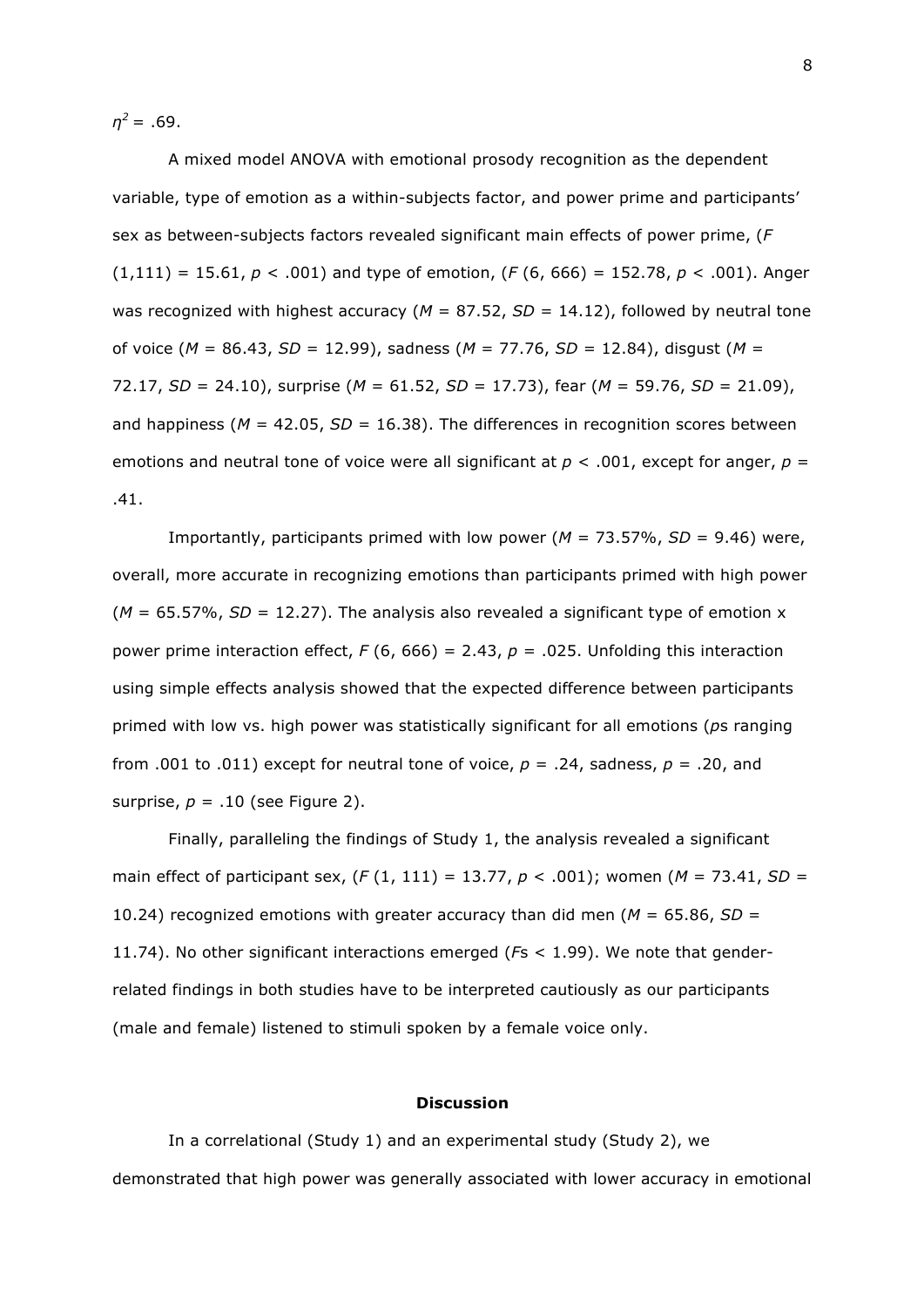prosody recognition than low power for a range of emotions, documenting for the first time the association between power and emotion recognition from the voice. These findings contribute to the current debate on the relationship between power and interpersonal accuracy and support the approach/inhibition theory of power (Keltner, Gruenfeld, & Anderson, 2003), which posits that low-power individuals are more interpersonally sensitive than high-power individuals (also see Fiske & Dépret, 1996; Goodwin, Gubin, Fiske, & Yzerbyt, 2000).

This difference in recognition accuracy between high and low power individuals could be argued to stem from the tendency of those in low power to focus on detail (e.g., Smith & Trope, 2006; Smith, Wigboldus, & Dijksterhuis, 2008). Given the complex fluctuations of these parameters and the unstatic nature of voice (especially when lexical-semantic cues are absent as in our stimuli), attention to detailed acoustic changes is crucial to assess the speaker's emotional state. Thus, if high power individuals pay less attention to these complex acoustic fluctuations than low power individuals, then their emotional prosody accuracy is expected to be lower. This explanation is in line with recent work showing that low power increases vigilance in the processing of perceptual cues (Weick, Guinote, & Wilkinson, 2011).

Alternatively, individuals primed with low power (compared to those primed with high power) may have simply been more motivated to engage with the stimulus materials. In particular, it has been argued that high power individuals display more of a goal-directed behavior (e.g., Galinsky et al., 2003; Guinote, 2007). In a situation where there is no immediate benefit (like the current task), individuals primed with high power might choose not to pay attention to subtle differences in acoustic attributes.

Interestingly, a comparison between mean recognition rates from Study 1 (where we used no power prime) and Study 2 suggests that the high power prime reduced accuracy rates, but the low power prime did not improve accuracy rates in emotional prosody recognition. Evidently, further research is needed to disambiguate the source of the effects, and to replicate and extend the present findings.

Taken together, these data, for the first time, suggest that having or lacking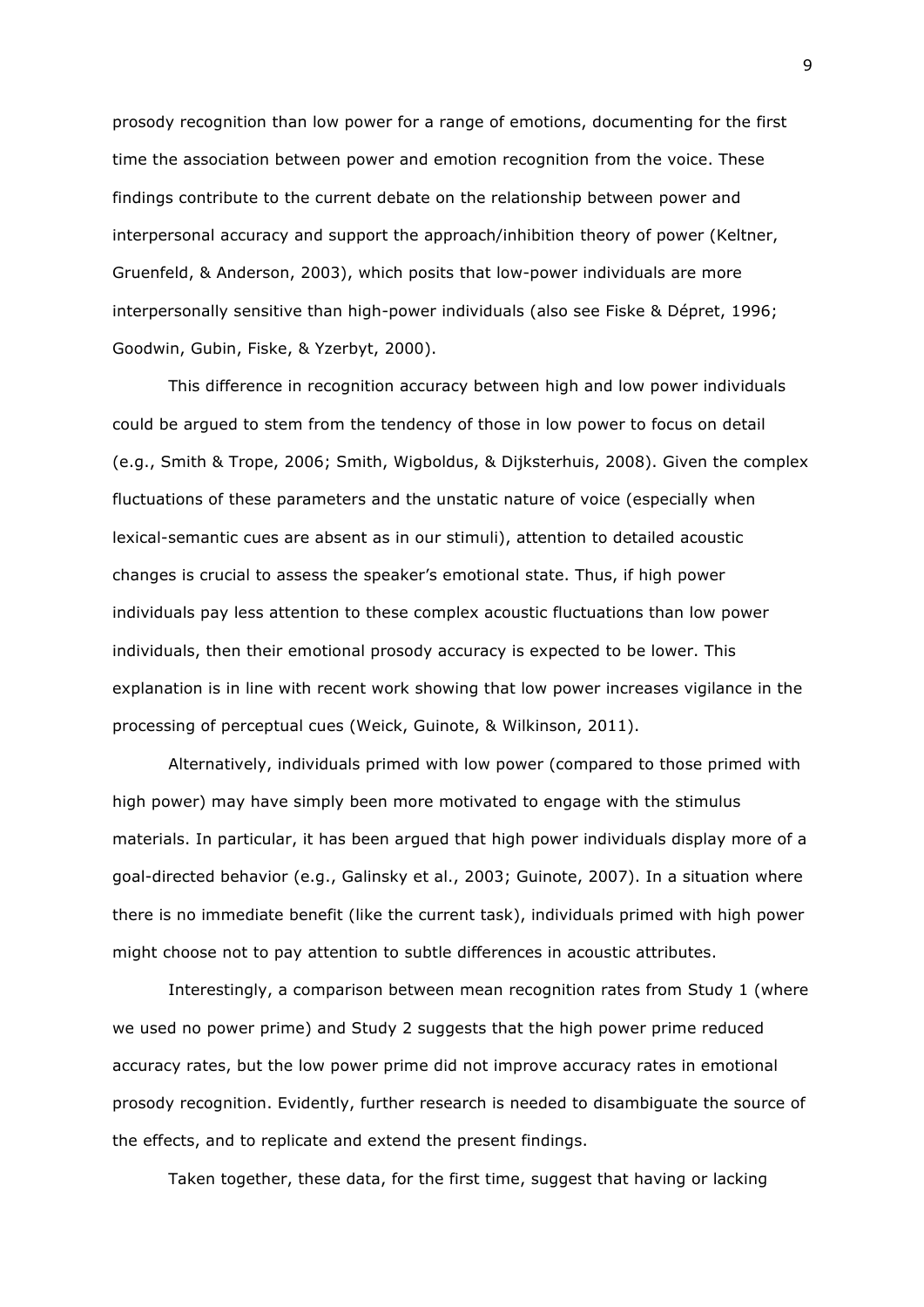power shapes the way people experience the acoustic world, fostering differences in the way people listen to and process emotional language stimuli.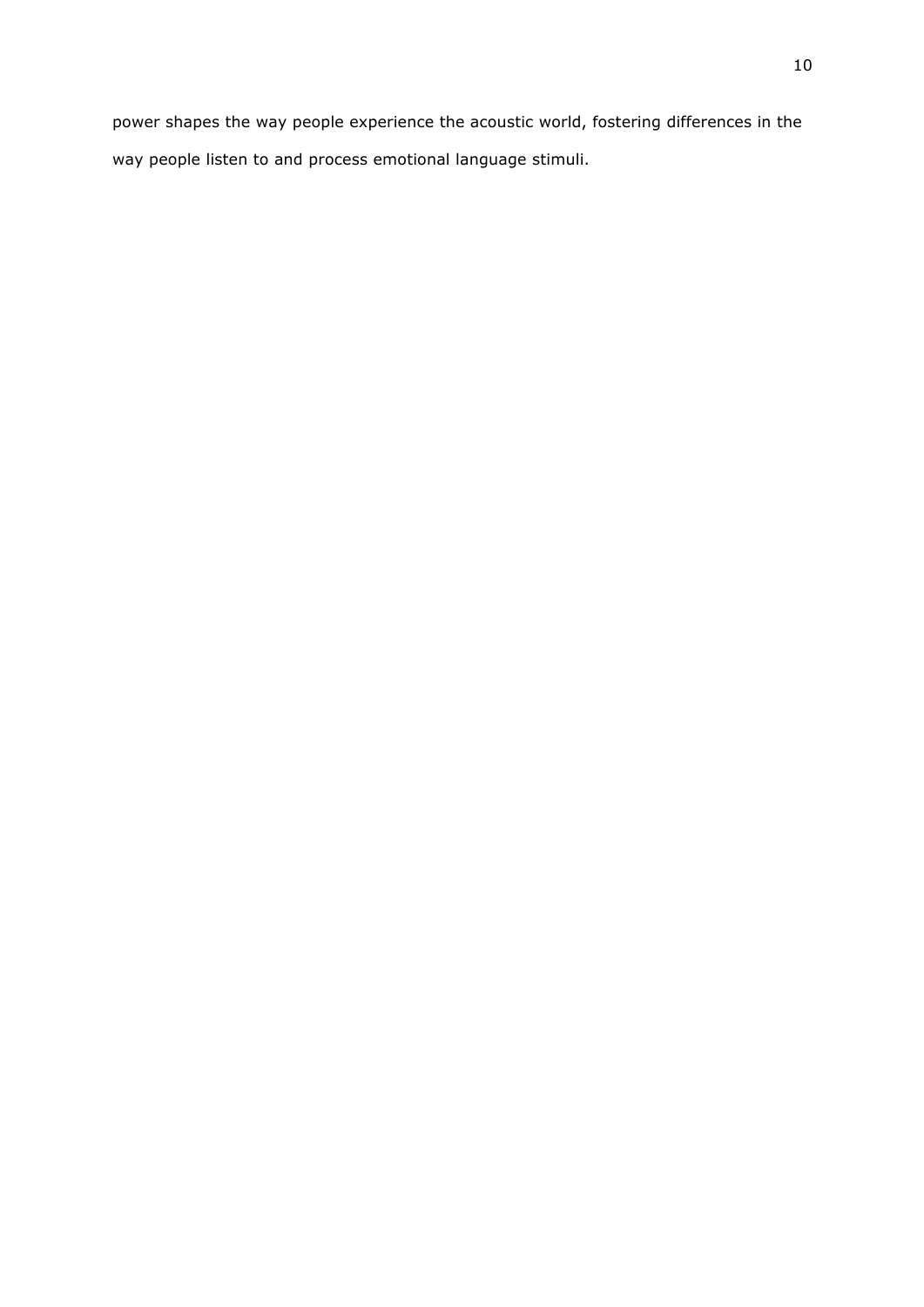#### **References**

- Anderson, C., John, O. P., & Keltner, D. (2012). The personal sense of power. *Journal of Personality, 80*, 313-344.
- Fiske, S. T., & De´pret, E. (1996). Control, interdependence and power: Understanding social cognition in its social context. In W. Stroebe & M. Hewstone (Eds.), *European review of social psychology* (Vol. 7, pp. 31–61). Chichester, United Kingdom: Wiley.
- Galinsky, A. D., Gruenfeld, D. H., & Magee, J. C. (2003). From power to action. *Journal of Personality and Social Psychology, 85*, 453–466.
- Galinsky, A. D., Magee, J. C., Ines, M. E., & Gruenfeld, D. H. (2006). Power and perspectives not taken. *Psychological Science, 17*, 1068–1074.
- Gonzaga, G., Keltner, D., & Ward, D. (2008). Power in mixed-sex stranger interactions. *Cognition & Emotion, 22*, 1555-1568.
- Goodwin, S. A., Gubin, A., Fiske, S. T., & Yzerbyt, V. Y. (2000). Power can bias impression processes: Stereotyping subordinates by default and by design. *Group Processes & Intergroup Relations, 3,* 227–256.
- Guinote, A. (2007). Power and goal pursuit. *Personality and Social Psychology Bulletin*, *33*, 1076-1087.
- Hall, J. A., & Halberstadt, A. G. (1994). "Subordination" and sensitivity to nonverbal cues: A study of married working women. *Sex Roles, 31*, 149–165.
- Hall, J. A., Halberstadt, A. G., & O'Brien, D. E. (1997). "Subordination" and nonverbal sensitivity: A study and synthesis of findings based on trait measures. *Sex Roles, 37,* 295–317.
- Hogeveen, J., Inzlicht, M., & Obhi, S. S. (2014). Power changes how the brain responds to others. *Journal of Experimental Psychology: General, 143,* 755-762.
- Keltner, D., Gruenfeld, D.H., & Anderson, C. (2003). Power, approach, and inhibition. *Psychological Review, 110*, 265–284.
- Kiss, I., & Ennis, T. (2001). Age-related decline in perception of prosodic affect*. Applied Neuropsychology, 8*, 251–254.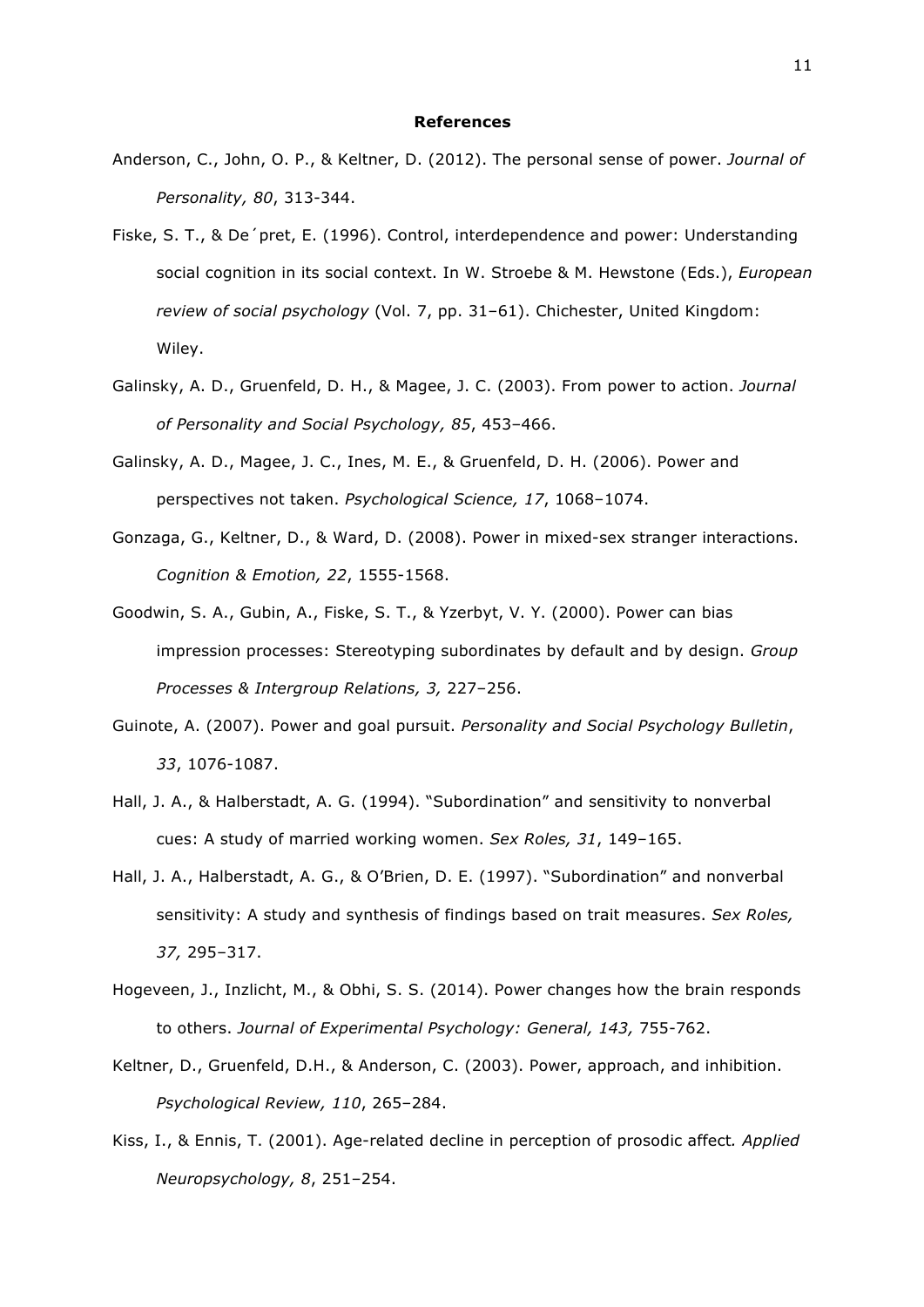- Levenson, R.W., & Ruef, A.M. (1992). Empathy: A physiological substrate. *Journal of Personality and Social Psychology, 63*, 234–246.
- Luck, S. J. (2005). *An introduction to the event-related potential technique*. MIT press.
- Magee, J. C., & Smith, P. K. (2013). The social distance theory of power. *Personality and Social Psychology Review, 17*, 158-186.
- Paulmann, S., Pell, M. D. & Kotz, S. A. (2008). How aging affects the recognition of emotional speech. *Brain and Language, 104,* 262-269.
- Paulmann, S. & Uskul, A. K. (2014). Cross-cultural emotional prosody recognition: Evidence from Chinese and British listeners. *Cognition and Emotion, 28,* 230-244.
- Pell, M. D., Monetta, L., Paulmann, S. & Kotz, S.A. (2009). Recognizing emotions in a foreign language. *Journal of Nonverbal Behavior, 33,* 107-120.
- Rosenthal, R., Hall, J. A., DiMatteo, M. R., Rogers, P. L., & Archer, D. (1979). *Sensitivity to nonverbal communication: The PONS test.* Baltimore: Johns Hopkins University Press.
- Scherer, K. R., Banse, R., & Wallbott, H. (2001). Emotion inferences from vocal expression correlate across languages and cultures. *Journal of Cross-Cultural Psychology, 32*, 76–92.
- Schirmer, A., Kotz, S. A., & Friederici, A. D. (2002). Sex differentiates the role of emotional prosody during word processing. *Cognitive Brain Research, 14,* 228-233.
- Schmid Mast, M., Jonas, K., & Hall, J. A. (2009). Give a person power and he/she will show interpersonal sensitivity: The phenomenon and its why and when. *Journal of Personality and Social Psychology, 97*, 835-850.
- Smith, P. K., & Trope, Y. (2006). You focus on the forest when you're in charge of the trees: Power priming and abstract information processing. *Journal of Personality and Social Psychology, 90,* 578–596.
- Smith, P. K., Wigboldus, D. H. J., & Dijksterhuis, A. (2008). Abstract thinking increases one's sense of power. *Journal of Experimental Social Psychology, 44,* 378–385.
- Toner, H. L., & Gates, G. R. (1985). Emotional traits and recognition of facial expression of emotion. *Journal of Nonverbal Behavior, 9*, 48–66.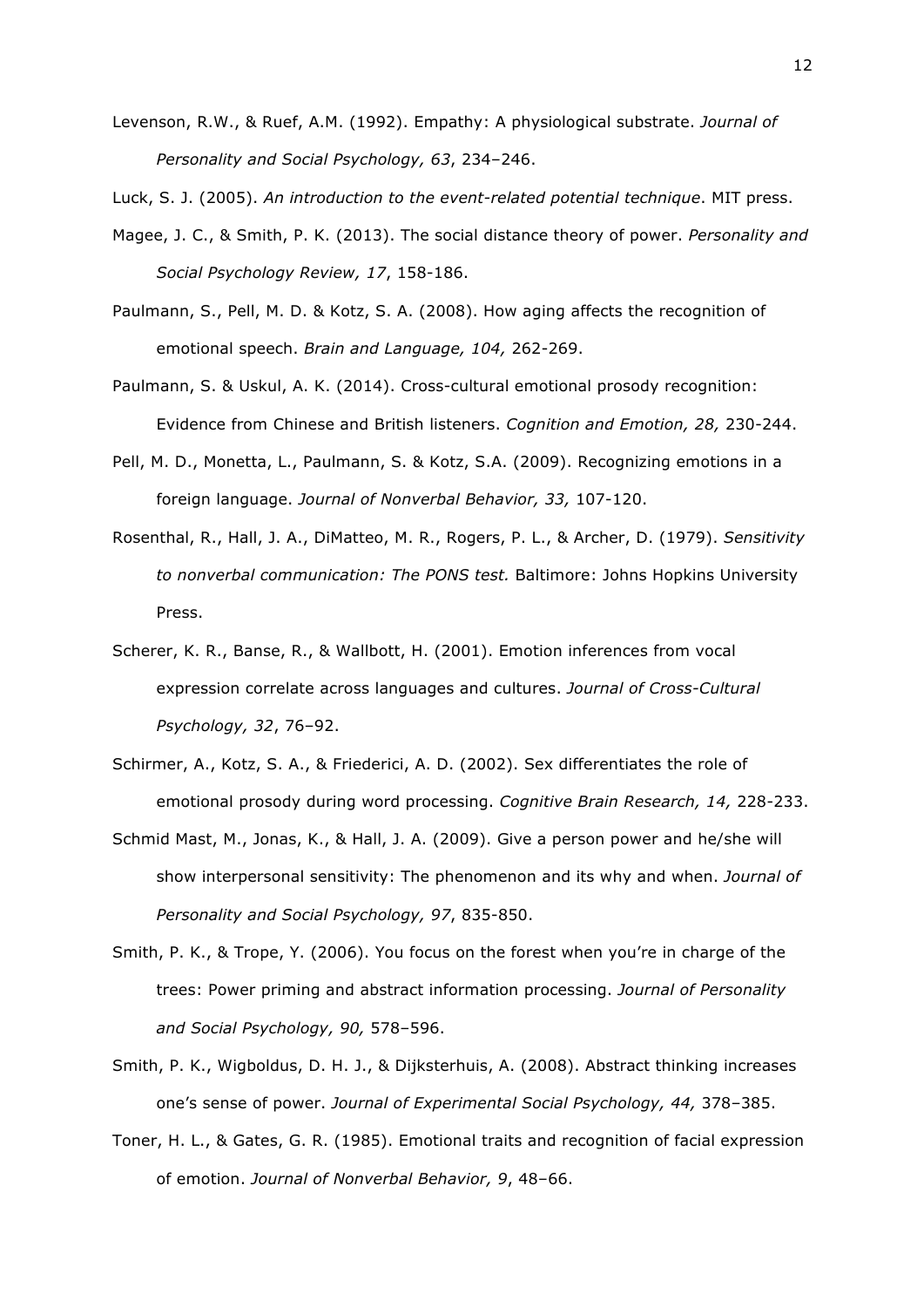Weick, M., Guinote, A., & Wilkinson, D. (2011). Lack of power enhances visual perceptual discrimination. *Canadian Journal of Experimental Psychology, 65*, 208- 213.